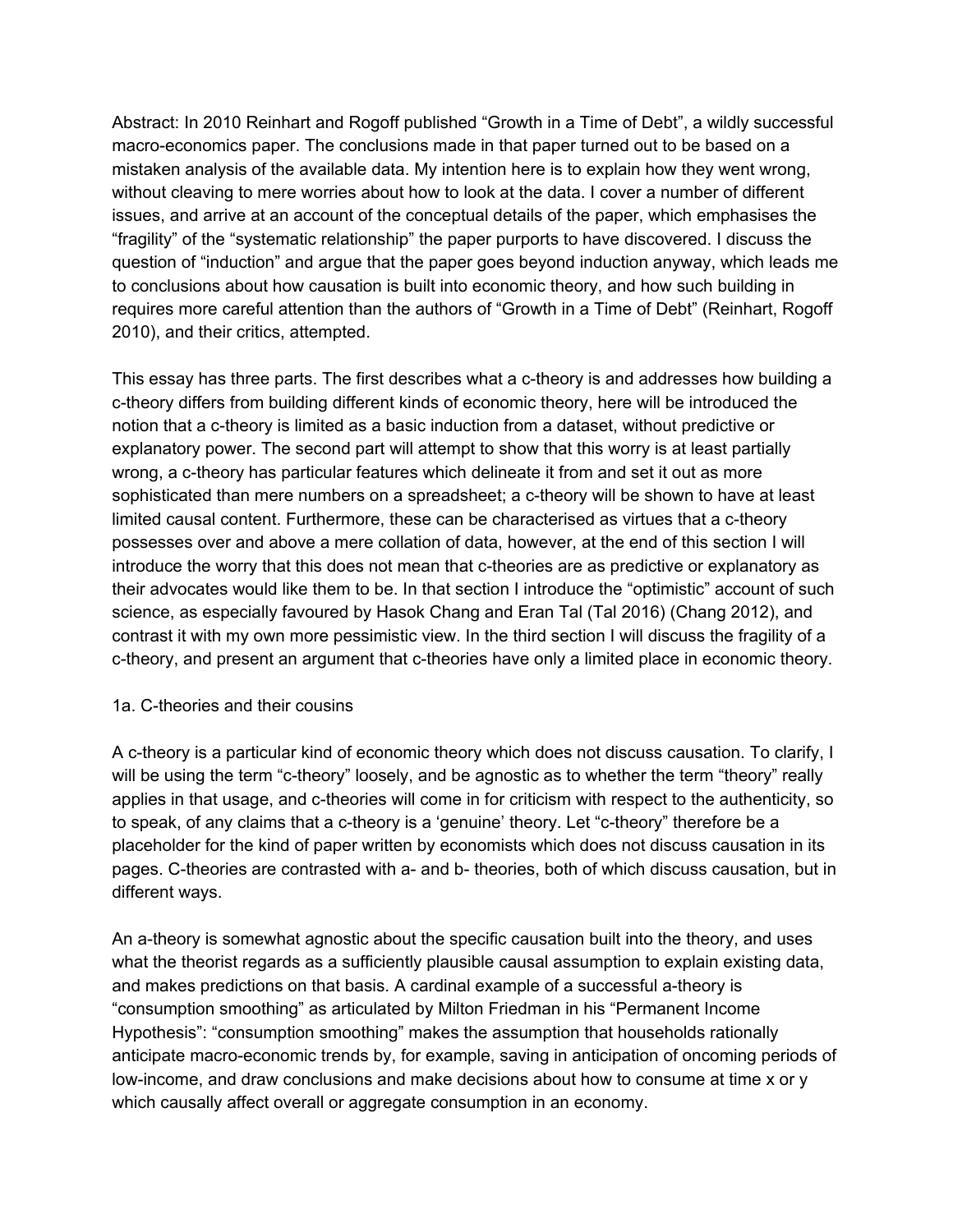A b-theory goes the other way, using statistical tools to infer specifically what relevant variable is the "cause" of some economic event, relying less on the a priori plausibility of the causal story it tells. In contrast to e.g. Friedman's account of consumption smoothing, the causal variable is not a plausible assumption, but a specific account which falls out of statistical analysis. Good examples of b-theories are to be found in the history of "The Credibility Revolution" (Angrist, Pischke 2010) in macro-economics, where increased computational power, more complete micro-economic data, and more sophisticated statistical tools gave economists the chance to attempt to actually nail down what variable was doing the causing out there in the real economy. By contrast a-theorists have perforce to accept that their causal variables are significantly coarser, and more reliant on the plausibility of a fiction: Friedman was building on the same rough method as Keynes, who in the absence of b-theoretical analysis spoke in a speculative manner of "animal spirits" in the minds of economic actors (e.g. households) for which he did not have a satisfactory explanation but which were a postulate of his account of persistent disequilibrium.

C-theories are notable for not, at least not explicitly, being interested in such questions. Instead a c-theory takes what is known about one, two, or a thousand economies, and establishes a putative regularity or correlation (I will mainly use these terms synonymously, unless otherwise specified) in the data. My main example is Reinhard and Rogoff's (R-R's) Growth in a Time of Debt, the most important contribution of which is its attempt establish that beyond a certain level of public debt<sup>1</sup>, GDP slows or becomes negative across a variety of economies over a breadth of space, time, and circumstance. It does so without discussing a plausible causal mechanism, or attempting to establish by statistical analysis what the causal mechanism is behind this correlation.

Such a theory has interesting features. For example, in the absence of putative causal explanation such a theory somewhat resembles the ideal science of causal republicans who prefer to replace such a supposedly naive concept as "causation" with demonstrable mathematical association between observations as Russell speaks of with respect to Newtonian physics. On the other hand, c-theories could be a blank slate: in the absence of a causal story proposed its author, a reader may be in a position to impose such a story on the data. Which makes this a good time to properly introduce my main example.

### 1b. A c-theory in more detail, with induction

R-R's Growth collated data on levels of public debt from a variety of economies over 200 years, growth in Gross Domestic Product (GDP). They summarise their, methods, aims, and (most important) findings thusly:

<sup>&</sup>lt;sup>1</sup> "Public debt" is in *Growth…* understood to be "gross central government debt" (R-R 1), i.e. all of the debt owned by the government at any one time, but this does not include debt "carrying a government guarantee", I agree with the reader that this latter phrase could have been clarified better.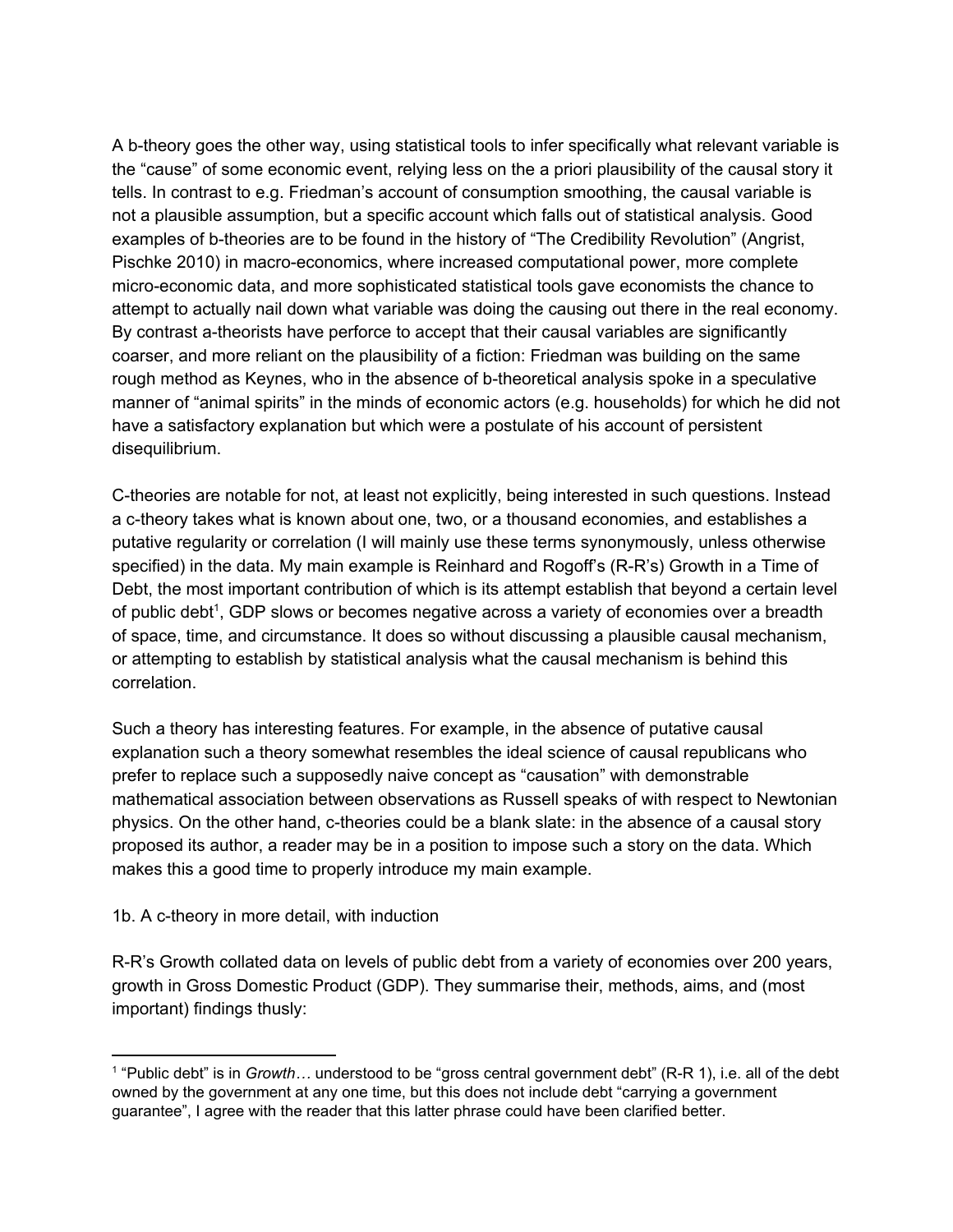"...we exploit a new multi-country historical dataset on public (government) debt to search for a systemic relationship between high public debt levels, growth and inflation. Our main result is that whereas the link between growth and debt seems relatively weak at "normal" debt levels, median growth rates for countries with public debt over roughly 90 percent of GDP are about one percent lower than otherwise; average (mean) growth rates are several percent lower."

R-R's "systematic relationship" was, in their paper, a relationship without causal explanation. Indeed they described the uniformity of the above relationship between debt and growth across different economies and times as "Surprising[...]" but presumably nonetheless compelling. That it is surprising but compelling implies one or both of two propositions: first, that R-R find results which don't discuss causation scientifically worthwhile; second, that surprising results can overturn prior intuitions in the absence of such discussion. R-R considered their conclusions in Growth… to be of scientific importance even without themselves proffering an a- or b-theory about those conclusions.

Building a c-theory such as Growth… means finding data from whatever sources are available in order to discover whether a "systematic relationship" exists. If the data do not appear to align with each other, then presumably no such "systematic relationship" exists. The first thing to do is, as R-R do, to make observations, or in this case to draw on existing observations. The next thing to do is to do something like build a spreadsheet, which is what they did. The data need to be weighted for significance and confounding factors in order to make them comparable. For example, two governments may at one time hold at first glance a certain amount of debt as a ratio to GDP-growth. However, consider that one country only held that debt for a brief period, compared with a period twenty times that long for the second. It therefore follows that if, as seems plausible, the nature of the relationship between government debt and GDP growth may depend in part on the length of the time during which the government has been borrowing (medium-term vs short-term borrowing), that this further consideration should be accounted for, and weighted in the spreadsheet. In Growth… R-R are careful to emphasise that it is build-up of debt over years which is one of their primary concerns, and they weighted different data-points accordingly. For example, they claim, against critics, that their weighting of one of the datapoints from New Zealand is appropriate, and does not reflect a short-term crisis due to extraneous and unique circumstances which might render that datapoint not comparable with the others.

Still, the philosophical heritage here is decidedly Humean. The goal is to produce an internally consistent account of the available observations mediated by their consistency with each other and with potential confounds. In building their c-theory, R-R took their new dataset and checked whether the data could be related to each other sufficiently coherently to permit their declaration that they had inductively discovered a regularity, and in their case the spreadsheet and entailed weighting was the intermediary between the dataset and the c-theory.

Dataset -> spreadsheet - c-theory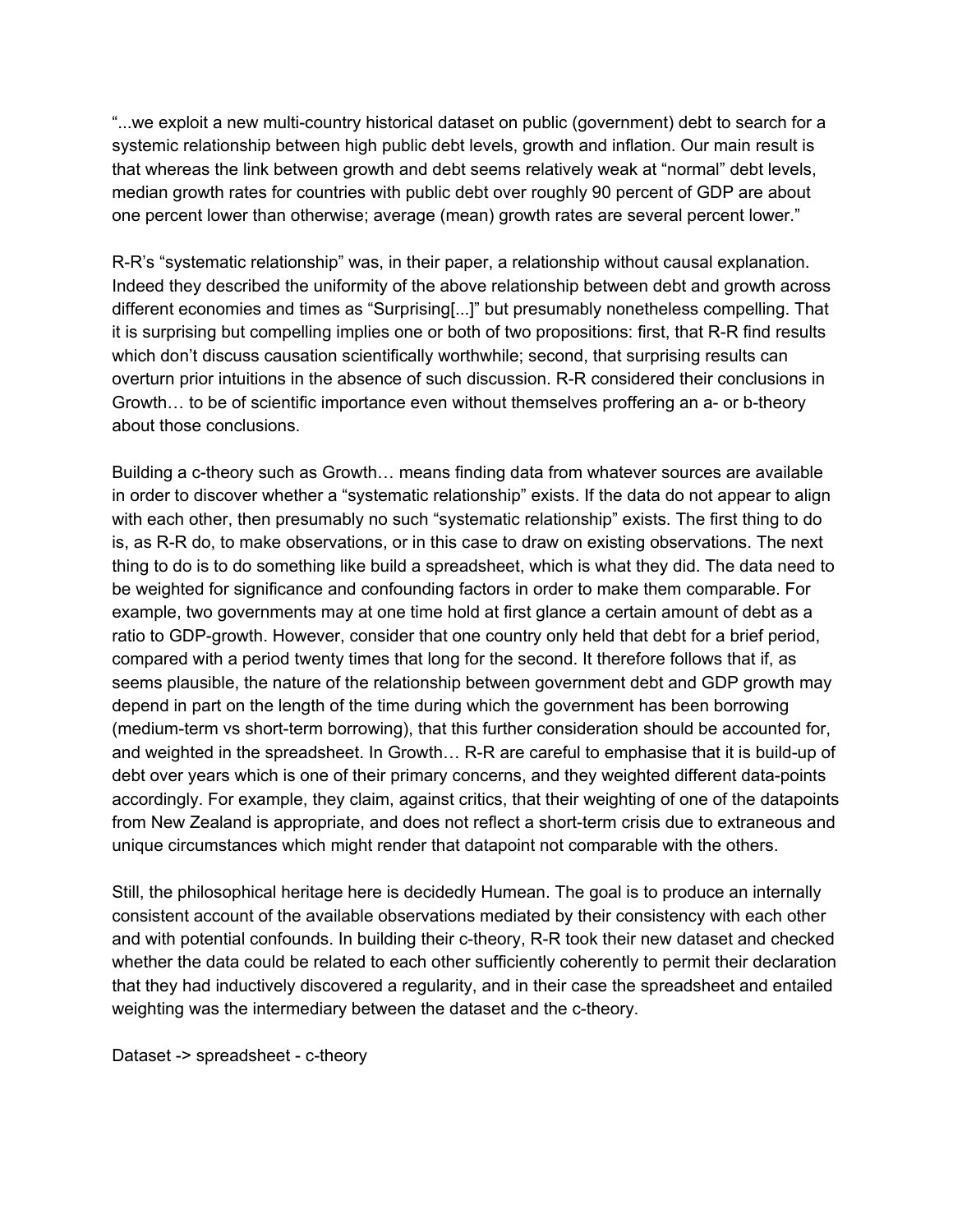In Humean style, R-R had discovered, by comparing whether their relations of observations, and ideas prompted by and working on those observations, that economies on the macro level consistently behaved in a certain manner where the relationship between public debt and GDP-growth was concerned, therefore predicting that as one expects to find the Sun rising tomorrow, so too one expects if one looks hard enough, to find that above a ratio of 90% public debt to GDP, GDP-growth will slow accordingly. Hume would likely call this "customary": not justifiable by pure reason, but sufficiently inductive to countenance. Further analysis was still needed to make the case, however. Aside from worries about how to weight data between individual countries, they also group different countries according to reflections on their different states of economic development, in order to bolster their conclusions by showing that if you group economies as "developed" and "emerging market" economies, the data work out differently for each group. The word "surprisingly" turns up again, prefaced this time with the word "perhaps", because the authors find it "perhaps surprising" that the same ratio between GDP-growth and debt shows up in their developed economies as it does in their less developed "emerging market" economies. This will become worth considering where I attempt to show how such groupings fit into the theory-ladenness of Growth...

Note that the work involved in analysing the spreadsheet when it comes to these groupings is of a different order than it was when weighting was the main theoretical consideration. Whereas before the issue of weighting different numbers was done in a bottom-up manner, in order to produce consistent, precise, and accurate mathematical analyses on a spreadsheet, now the distinction between "developed" and "emerging market" economies is applied from the top down, both to satisfy the intuition that economies in different states of development will behave differently, and also to reflect apparent differences in the data. Here the attempt to identify a correlation goes in the other direction.<sup>2</sup> This has the effect that once the data are organised into two different groupings, the public debt and GDP-growth correlation still exists, but other measures, such as of inflation, diverge between the two groups. The correlation between the two groups also falls apart in other places because emerging markets experience, for one, different and faster growth under desirable conditions. Up to the golden 90% debt to GDP ratio there is some divergence, in that "emerging market" economies tend to experience faster growth, and after the 90% debt-GDP ratio, in undesirable conditions emerging market economies experience worse problems with rising inflation<sup>3</sup>.

Building this particular c-theory therefore involves not just low level comparison of data-points divided by time, geography, and circumstance; but also broader distinctions between groups of economies which are divided according to a common and pre-existing vocabulary of

<sup>&</sup>lt;sup>2</sup> Interestingly, the authors here point back to the apparently more data-complete working version of the paper for "the interested reader", since for reasons of space they have not in the final version included the complete table of data for emerging market economies.

<sup>&</sup>lt;sup>3</sup> Here R-R offer a titiliting glimpse of a b-theory, suggesting as a plausible reason for this phenomenon "fiscal dominance", i.e. the dominance of fiscal policy in an economy without the sophisticated government-independent monetary bodies such as the Bank of England which in developed economies nowadays take the primary role in regulating the business cycle - since fiscal interventionism as a policy tool is associated with high inflation, and the **causes** of this are relatively well-known.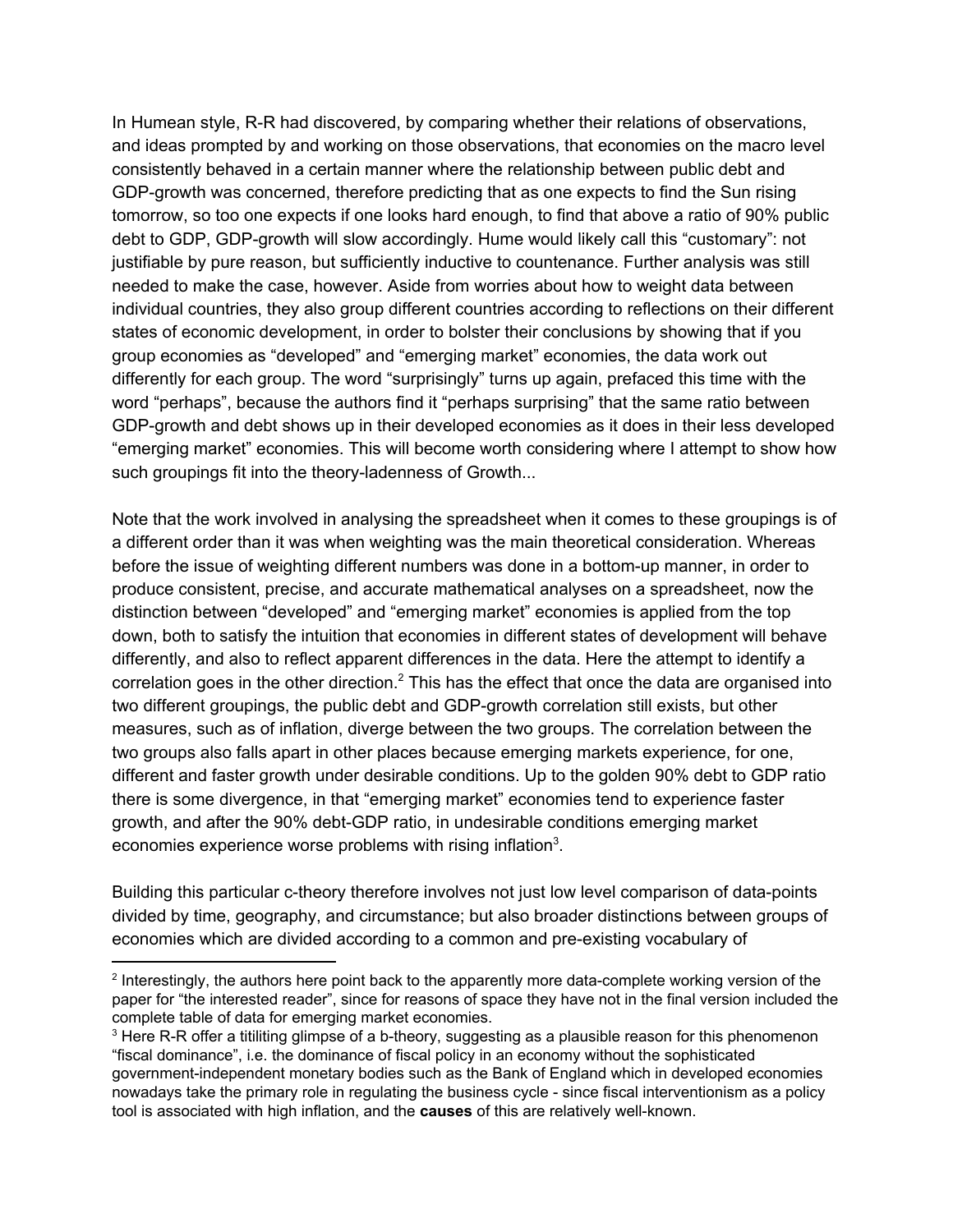"developed" and "emerging market" economies. Readers are expected to be familiar with these terms and understand how they work, knowing that "emerging market economies" and "developed economies" have different conditions for debt, GDP-growth, and inflation. However, although independent of the bottom-up considerations about how to weight the numbers for different countries are independent of such top-down groupings, these top-down groupings of countries still correspond to an acausal account of which countries belong in which group in the analysis, R-R contest with some justification that although the distinction between the two groups is coarse, it still reflects differences in the data.

1c. The notion of an "acausal map".

I want to summarise this section by using the metaphor of a "map", specifically an "acausal map". An acausal map is a representation of something like Lewis's notion that a "bare particular" can be expressed by its place in space and time. Without even asking how one variable relates to another, if Growth… is a good c-theory, it represents a dataset by showing that at this time, and at this place, growth was at a certain level and debt was at a certain level. It then proceeds to show that in a second, third, and so onth place growth and debt were also at a certain level. We could draw up a map of the Earth which identified at which time and place debt and GDP-growth coincided at the 90% limit, and without reference to causal explanation plausibly show that the identified regularity exists. Sure, we wouldn't have a causal explanation for why these numbers converge, but we could represent the convergence both on bottom-up terms, by making sure that the temporal and geographical differences are accounted for, and top-down terms, by showing that those temporal and geographical differences produce a distinction between two groups. Just as cartographers are concerned with simply drawing a map of the world, but need to do compare and assess available data to arrive at a good enough version of the shape of a coastline, and borders between countries, without worrying about how they got there, a c-theory could just be the upshot of the same kind of theorisation: it's up to the geographers to work with those maps to come up with things like causal explanation.

This is motivated by considering causal republicanism, as I raised eariler. The c-theory approach reminds me especially of Russell's assertion about pre-relativistic physics that it is not necessary to know how an object gets from A to B, so long as one has a mathematical account of what A and B are at any one point in space and time in order to establish that the universe behaves according to certain rules, laws, or regularities (take your pick). If I observe that any one object appears to be have x, y, z… properties, and even if my observations are imperfect, I can develop a theory, which does not rely on any causal proposition (quasi-speculative in a-theories, investigative in b-theories). Newtonian physics, for example, relies not on causation, but on whether a prediction matches data. If it does not, then either the data or the theory are compromised, without causation ever entering into it. We build a map of sorts describing the perihelion of Mercury, building in ideas like "gravitation", without ever asking what it is that made Mercury have a perihelion in the first place. Building a c-theory, as with any theory, involves intricate cartographical work which involves the sorts of assessments as described above, but does not prima facie impute causation. It is possible to impose judgements on the data without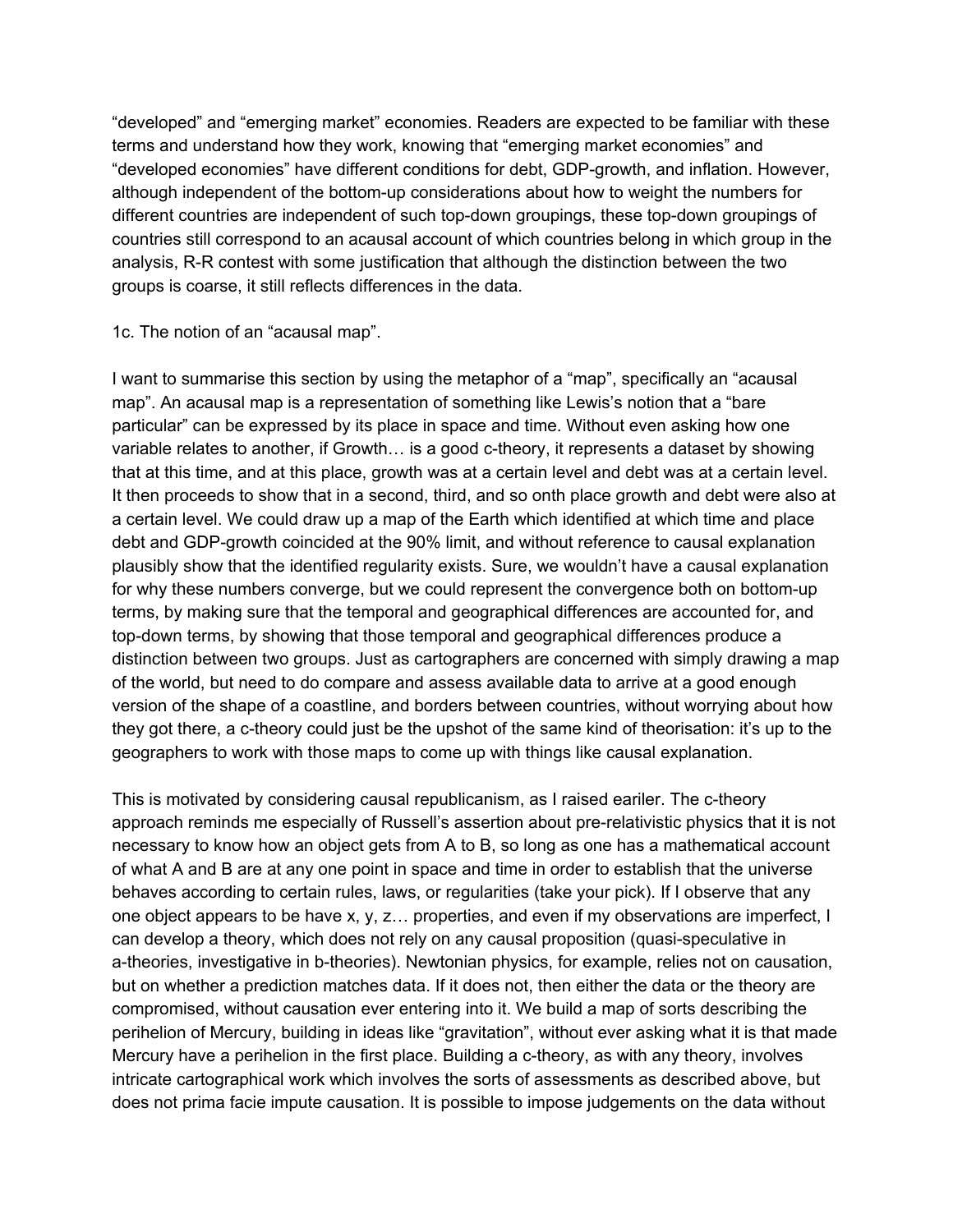appearing to invoke causation, as with Russell's account of physics. The terms employed, such as "GDP" and "public debt" appear agnostic or even atheistic about causation. At the very least, causal explanations can come later.

The worry here, therefore, is that without causal explanation a c-theory is just an explication of data which involves some grimly methodological theorising at both the bottom-up and top-down level in order to make the data comparable according to existing terminological standards. Those standards are employed, be they the standards for assessing "public debt" or "gravitation", but as long as they are employed properly, no causal account of how the measures "public debt" or "gravitation" came to produce the measures that they did is required. It is, for the time being, sufficient that they map out the state of play in time and space (and, one might broach, society).

But it has been worried by some philosophers, and many economists, that scientific theory should and does aspire to better than cartographical explanation. For example, it seems as if economists who want to use a c-theory to make predictions - which R-R certainly do, given their warning that governments should not be borrowing to spend their way out of the ongoing Global Financial Crisis in 2010 - they should be doing more than merely inducting that public debt has caused GDP-growth issues across time and space. No matter how accurate their forecasts, the question "why is this an effect?" lingers, because, contra naive Humeanism, economics is general concerned with supplying causal explanations and discussing causation more broadly.

Bear in mind that R-R compare data not just between different governments separated by space, time, and circumstance, crudely defined, but across states whose constitutions wildly diverge from each other, and even their analysis between different developed economies includes data from economies separated by 200 years of the development of, for example, the concept of debt, the concept of currency, and the concept of a state itself. The Bank of England was only instituted as independent of government in the 1990s, and the realisation that American monetary policy was the major factor in the Great Depression came decades after significant debate about whether or not a central bank should even exist. The analysis which demonstrated monetary policy's role in The Great Depression explicitly relied on attempts to b-theoretically isolate causation, and those efforts were re-itigated by Ben Bernanke in his attempts to deal with the GFC as chairman of The Fed. Under these circumstances, economists have long sought specific causal explanations for why such and such a correlation should be such and such a way, in the manner of sceptics who worry that "correlation is not causation".

### 2a. Grounds for going beyond induction

In section 1 I showed that a c-theory is not just a spreadsheet but also showed how the operations made on the spreadsheet related back to existing terms of art and the c-theorist can draw up a "map" of how the measures which those terms are used to represent ("GDP", "public debt" etc.) can be drawn up. In this section I aim to show that such a map can be read, and that this fact entails causal content for the theory which that map represents. This entails a few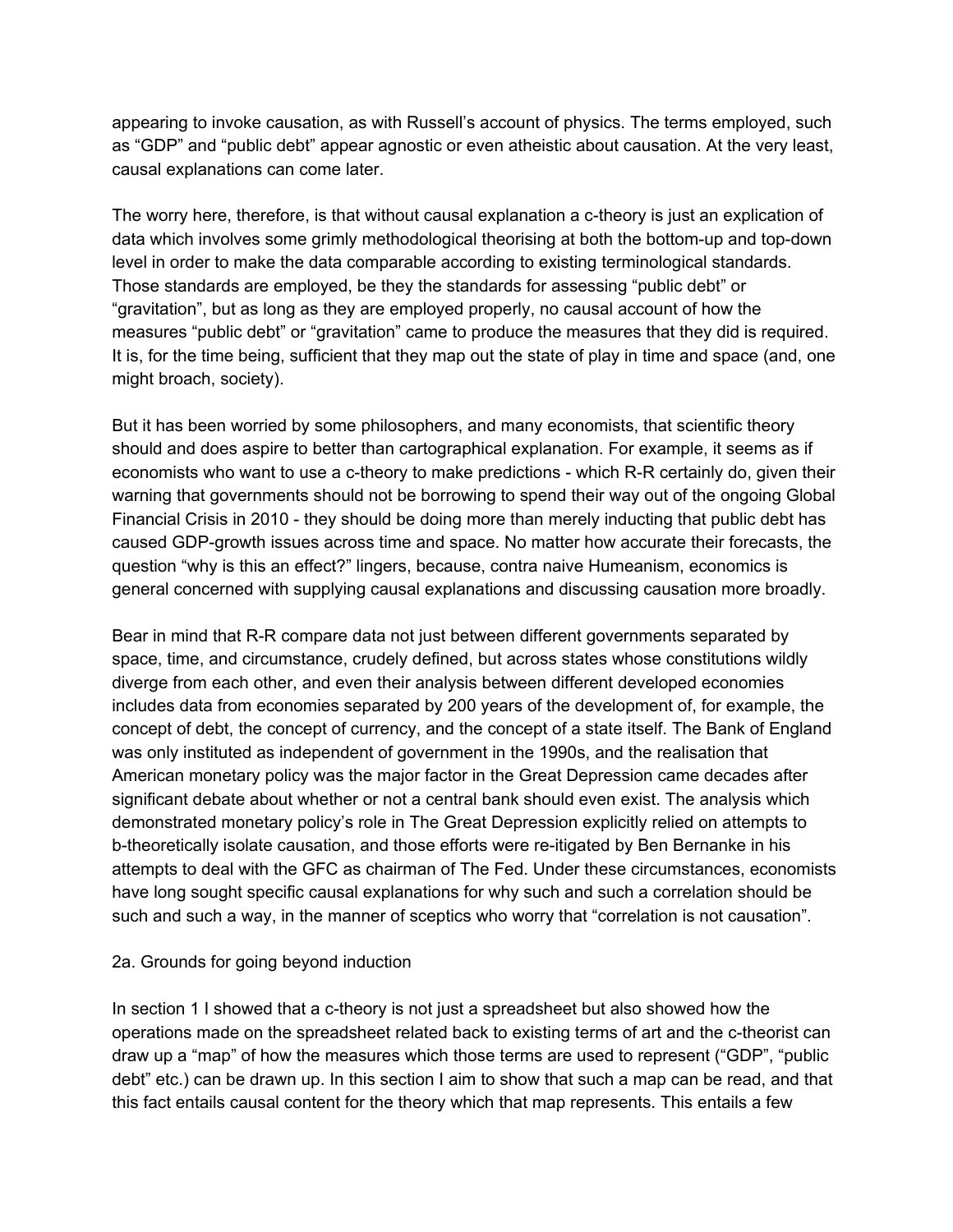conclusions about at least my chosen c-theory, in Growth… loosely summarised in this list. To be clear, this is a rough guide for what will follow laying out some key issues in what will become more complicated:

- (1) That the theory-ladenness of the terms employed entails that the theory has causal content, even if that goes unacknowledged in the paper describing it
- (2) That this theory-ladenness is assumed by the c-theorist, such that the theory is taken at face value by a sufficiently expert writer or reader of the paper, without asking for explication
- (3) That this theory-ladenness is sometimes taken as a "ticket", such that it is taken as read that the causal bases are covered, and the c-theory fits neatly enough into existing theory that no causal assumptions or analyses need to be taken into account, in spite of the general atmosphere of economic science which encourages economists to attempt to discuss causation
- (4) Given (1-3), a c-theory carries epistemically normative content: a c-theory is the sort of theory you have reasons to believe in if you think that causation is important, because even though it might lack an explicit causal account of the phenomena it describes, it still has causal content by its theory-ladenness
- (5) Even given (4) a sceptical worry arises, where the implicit causal content of the c-theory does not suffice for a warrant in believing in the c-theory. It is too easy to believe that just because a c-theory intuitively carries causal content, that that content adequately matches what is really going on in reality

There are two different concerns here. Points (1-3) address facts about my chosen c-theory: in spite of acausal appearances, Growth… actually includes causal content, even if only implicitly. Points (4-5) address the question whether what is addressed in (1-3) justly motivates belief in the conclusions of Growth… These two concerns are inter-related, but separate, and the difference should be kept in mind in what comes next. The former refers to whether or not there is causal content, the latter refers to whether the existence of that content sufficiently motivates agreement with the c-theory's conclusions.

In this section I will draw on two recentish and popular accounts, in Eran Tal (Tal and Hasok Chang, of the inter-relationship between these two ideas. I think a better account can be supplied where it comes to Growth..., but both Tal and Chang insightfully grasp how the theory-ladenness of (1-3) can motivate optimism where (4-5) are concerned (Tal . Both authors emphasise that one should not be dogmatic about putting assessment of the theory front and centre at the expense of attention to the details of why that theory has been accepted. They both argue that there is nothing wrong with accepting that a theory is imperfect, and the reasons for choosing a theory, or a version of a theory, could be indissolubly sociological and/or ad hoc, rather than ideally rational, but still warranted. As such, they provide a fruitful base for analysing c-theories, where ad hoc and sociological interpretations of causation are easily imposed. Where they argue for optimism in their own case-studies, I will argue for pessimism about mine, but build on their insights in doing so.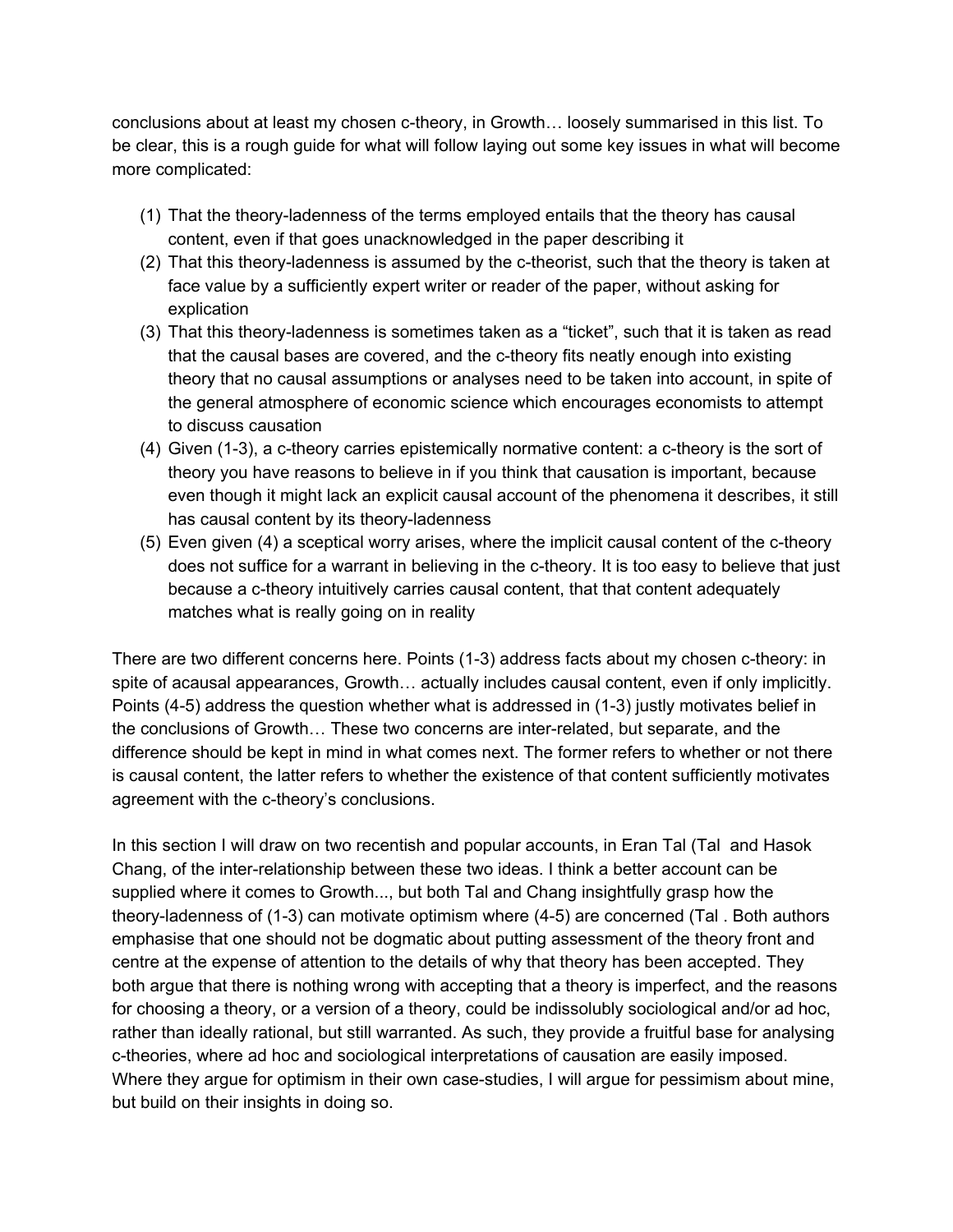First, however, I make the case that c-theories imply some causal causation (1-3), and then build on Tal and Chang (4-5), although I will litter my discussion with references to both by way of explanation.

I will deal with three issues: first, a c-theory is not just a collation of data but a participant in a holistic process of theorisation; second, a c-theory is "ticketed" for a community of scientists by its skillful employment of relevant terms of art; third, a c-theory is theory-laden, in the sense that it succeeds or fails by its relationship to existing theory. The first issue is broadly metaphysical in the sense that it is concerned with what the theory "is"; the second is broadly sociological because it concerns the meaning of terms, and the implications of that for a scientific community; the third is epistemological, a c-theory qua "knowledge" must have some fit to existing theory.

### 2b. Doing better or worse than induction, specifically

First is the issue of how terms of art like "GDP" contain causal content. In order for R-R to make their case, they needed to use terms like "GDP", and these terms don't arrive in their analysis ex nihilo. Indeed, as Tal and Chang both point out, a measure like "GDP" is inseparable from theorisation. The theory cannot exist without the measure and vice versa. Whether such a term is apposite for analysis is reliant on the historical development of the term as a term of analysis. The term "GDP" is only an apposite term because in debate about that term it has been found to accurately reflect explanations elsewhere than in the c-theory. In the case of Growth… it is clear that in drawing their map of GDP-debt ratios R-R were concerned with characterising what growth and debt are and have been. A c-theory does not explicitly prescribe any causal nature for the concepts "GDP" or "public debt", but the author of a c-theory can also not characterise those concepts without at least implicit deference to the historical development of either concept. At least implicitly, when an author uses either concept, and assesses their relationship to each other, they are invoking existing theorisations (for example of the a- and b- kinds) which were backed by their explanatory power which is why they are being used now.

In the development of either concept, a causal explanation has generally been debated, and fiercely. The nature of, for example, "GDP-growth" is tied to a- and b-theories of how GDP growth happens. In order to correctly measure "GDP-growth", economists frequently assess what the underlying causes are, in order to arrive at a more accurate and precise understanding of what they mean when they employ the term "GDP-growth", and do so in order to arrive at some unity, such that even where disagreement exists between competing theories, the grounds exist for intelligent disagreement, and those economists are communicating meaningfully. Therefore the nature of "GDP-growth", as a number, has a concept attached, and can only be cartographically built into the c-theory if some degree of understanding exists about what "GDP-growth" means. This has the result that "GDP-growth", as more than a mere number, carries for example the explanatory content of the a- and b- theories which discuss causation that conceptually precede its employment in a c-theory. The employment of the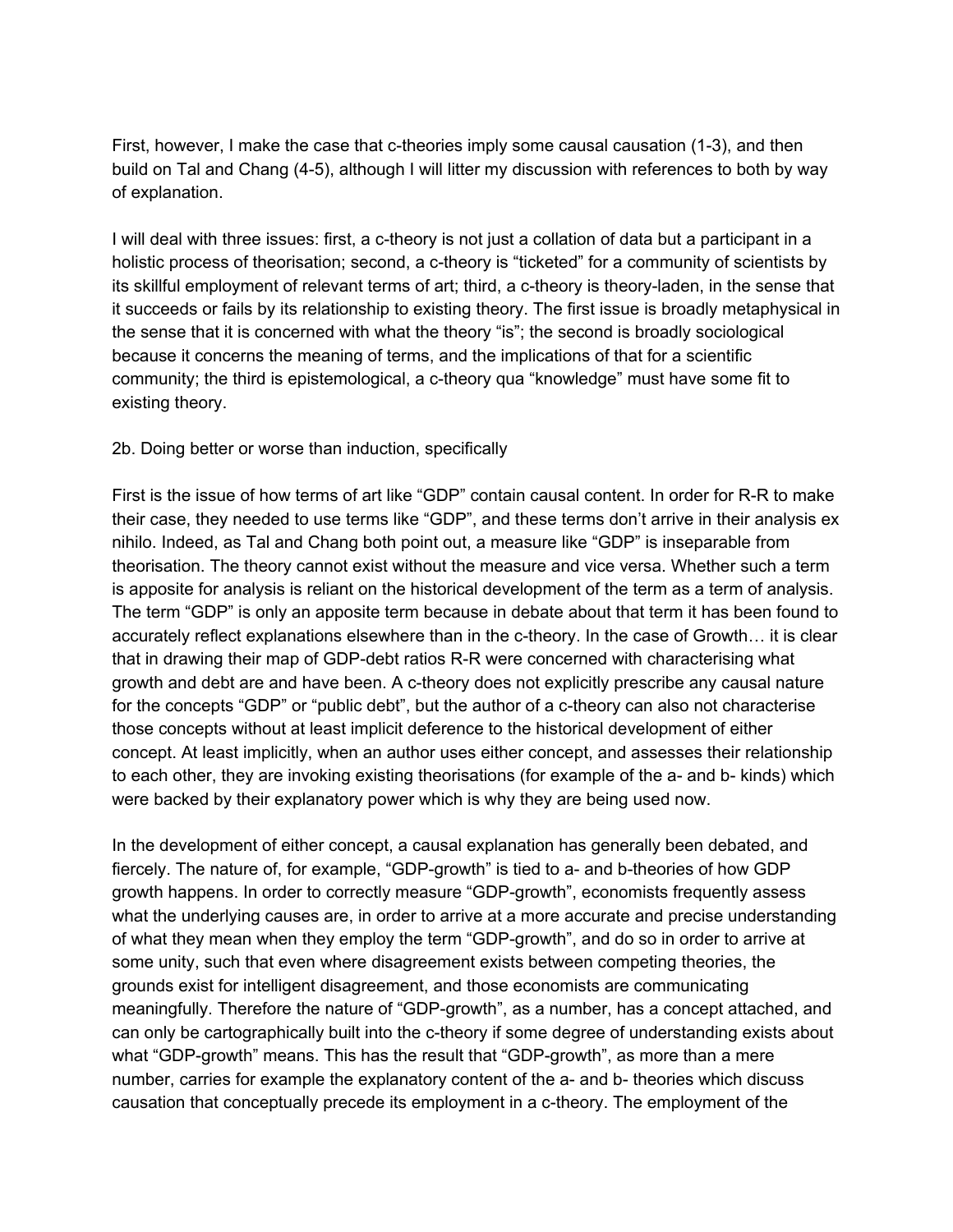concept "GDP-growth" in Growth… is implicitly related back to the macro-economic theory which gives its meaningfulness whenever it is employed: it cannot but implicitly carry some causal content if it is employed meaningfully.

Here is an example: GDP-growth explains what is going in an economy in the sense that it relates further back to estimates of that economy's capacity to produce goods. These estimates rely on measurements of what is produced, either good by good (calculation-in-kind) or by aggregating the total number of goods and their worth in currency as measured by the standards that obtain in contemporary economic science<sup>4</sup>. Further, those estimates rely on data collated and reported by, for example, accountants or government officials. Sometimes they rely on reports by firms themselves, as well as by actuaries and accountants and so on from outside those firms who assess them. At the same time those same assessors rely on GDP-growth data from other assessors to make their own projections about what they are going to do, and adjust their own predictions accordingly. The system is, to borrow a phrase from George Soros, "reflexive", in that drawing a map which represents "GDP-growth" is not the act of one cartographer but a collective act of back and forth between different and even competing cartographers, each with only partial knowledge of the state of the economy, who all are trying to arrive at the best possible estimation of what the term "GDP-growth" means, often with causal explanations being part of the content of that assessment. Certainly particular assessors have in mind their preferred causal explanations when they make their assessments, even if only implicitly.

There is the analogy with Tal. For Tal, the meaningfulness of the term "second" as a term of art for the measurement of the passage of time is reliant on a reflexive relationship between different measurements made by different, similar but not identical, machines and the engineer-scientists who maintain and measure with them. As Tal notes, those who look after the machines which are compared with each other use their own ad hoc ideas about what might be going right or wrong, and make intuitive adjustments accordingly. As with Tal's account of the measurement for the passage of a "second", the attempt to make the term "GDP-growth" meaningful is an issue of engineering, with central banks working together with accountants, firms, and so on, back and forth, to test each other's intuitions and practices in order to arrive at a meaningful account of the concept "GDP-growth". Similarly, Chang assesses the meaningfulness of the term "temperature" and concludes that it's coherence is reliant on the ongoing attempts in the 18th century to bring the concept into a wider theory of what, for example, Boyle's Law entails, where the formulation of Boyle's Law was reflexively also reliant on a sufficiently coherent account of the meaning of the term "temperature", and on experimental attempts by his experimental chemists to make the idea of "temperature" work as a measurable quantity. For GDP and GDP-growth, everybody involved in measuring what any one GDP-growth figure is contributes to the process of making the term "GDP-growth"

<sup>4</sup> Economists generally do a form of "spot-check", since nobody can measure goods produced in totality. Various measures are employed and related back and again to one another, and checked again, rather in the manner that Tal highlights when it comes to measurements of time.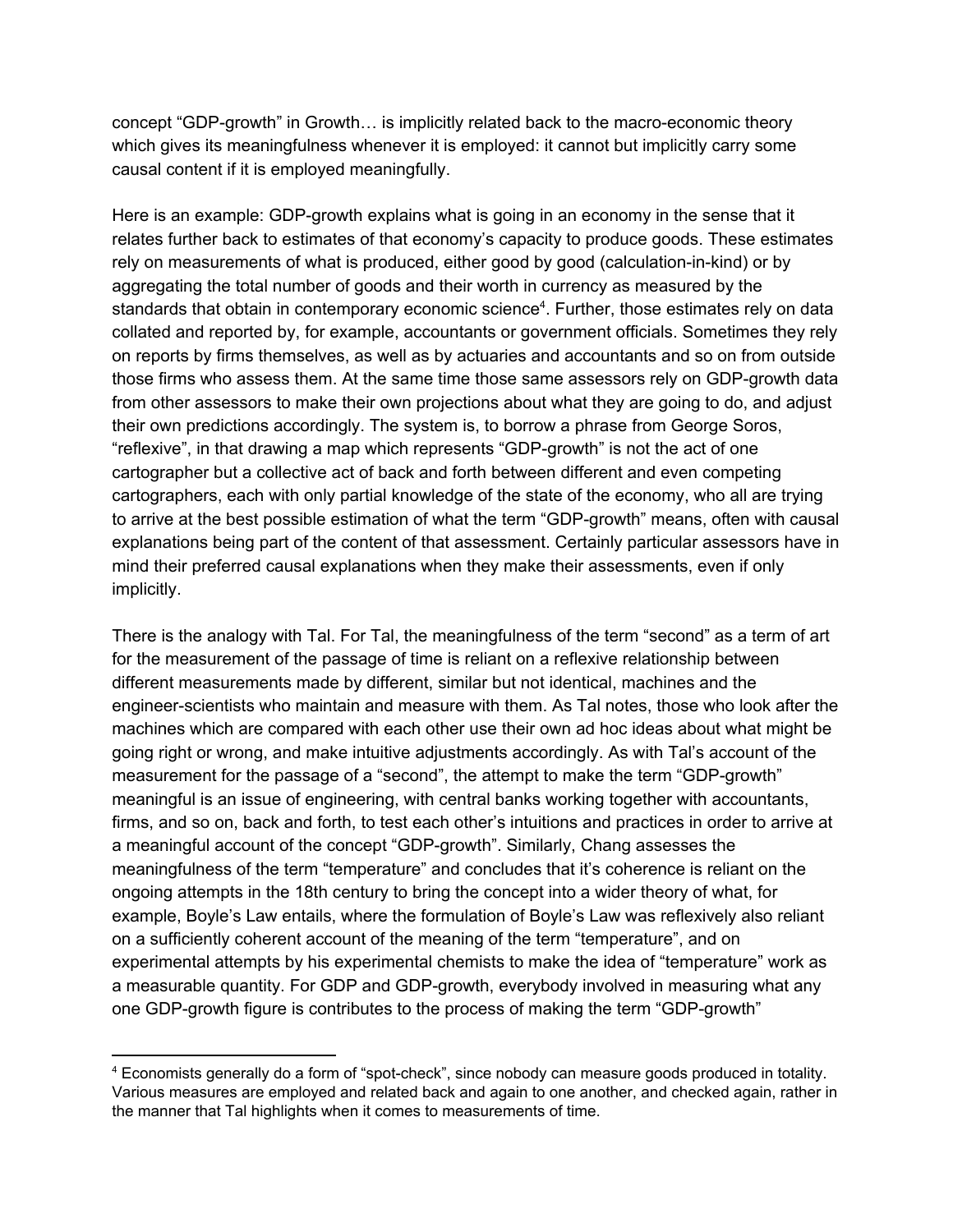meaningful, because "GDP-growth" is not just a stand-alone word, but a part of a theory and ongoing process of theorising.

Understood thusly, the term "GDP-growth" employed in Growth… means something only if it at least implicitly relies on the underlying causes of GDP-growth within a community of understanders. Without those underlying causes being a part of the theory grounding the term "GDP-growth", no such term would exist, or at least be meaningful and communicable. Consequently, the term has some causal content, in virtue of the fact that nobody should deny that in employing a measure such as GDP-growth one is employing more than a raw acausal number, because without that background nobody could meaningfully interpret what her interlocutor was saying. This, on the Tal-Chang axis at least, a somewhat (4-5) issue, and could be reason for optimism about the utility of the term. It licences (a) the idea that a c-theory employing it is more than acausal and (b) that it is backed by an ongoing endeavour to make the theory itself meaningful.

Second is the notion of a "ticket" and its relationship to skillful employment of a term. Skillful employment of a term, i.e. knowing what it means, can be a "ticket" for credulity, which is to say that skillful employment of a term, and properly using it in analysis credits the employer with a degree of expertise, and therefore trust. While this may seem like an uninteresting concern, the skillful employment of terms warrant acceptance of a c-theory by a scientific community is something which should be paid attention to, and has been paid attention to, in macro-economics - especially when it comes to causation. In the case of Growth… it would not have been possible for the paper to have been accepted as widely as it was were it not for the skill of the economists involved in assessing what "GDP-growth" was in their dataset.

This returns to the issue of doing bottom-up analysis of the dataset R-R employed. Economists are expected not only to know what "GDP-growth" means, but to be able to apply that concept to data in the proper manner, and to assess which numbers can be meaningfully incorporated into that concept and how. When an economist finds a "surprising" result, it is understood that they have done so on the basis of not only their best understanding of the term, but on the basis of the theorisation which the term entails i.e. on the basis that their analysis comports either (a) with the implicit entailed meaning of the term drawn up in the first part of this section or (b) that it undermines some conceptual (perhaps causal) assumption made in the common understanding of how the concept "GDP-growth" works. Deciding which of (a) or (b) is the case means doing further work to see whether we should reject existing theory or re-adjust our conceptual apparatus in light of new facts emerging.

Third is the epistemological question of how and whether a c-theory fits existing theory. This is distinct from the foregoing questions in that it is concerned not with working outwards from the conditions which would set up a c-theory as being in a relationship with wider scientific practice, but asks the question whether or not it does, and makes demands on a c-theory which it has to meet in order to be justifiably accepted into a wider scientific corpus. "Tickets" turn up here as well, since economists do not deal with an idealised "view from nowhere" on economic matters,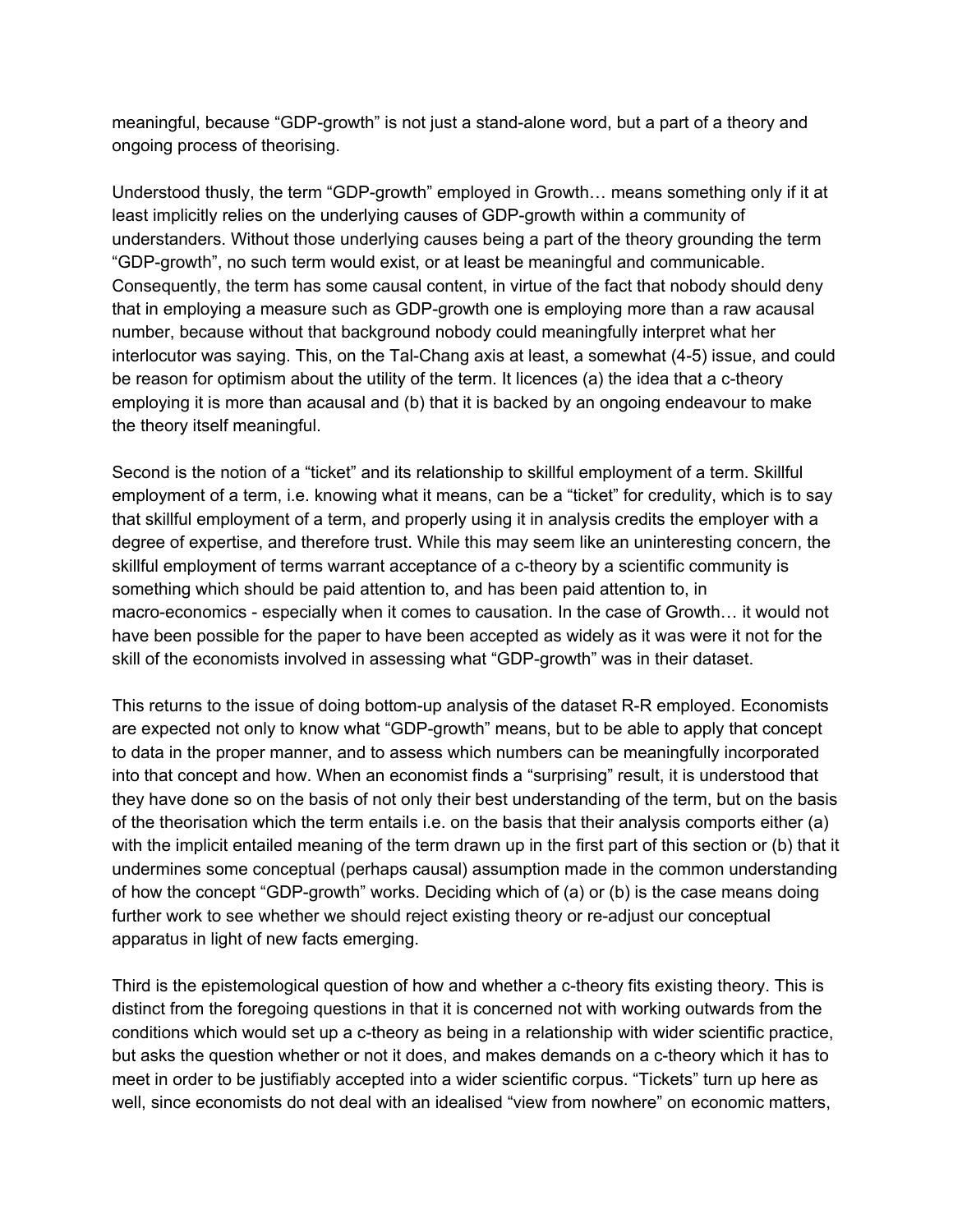but each individually participate in research via their own partial knowledge and judgement, as already discussed with respect to Tal and Chang. As such, the epistemological grounds for accepting a theory may rely, to even only a limited extent, on the degree to which the available tickets meet acceptable rather than ideal epistemological standards in the absence of ideal rationality, theory, and information (or data). In explaining this aspect, I will draw on what I have said in the first and second parts immediately foregoing this part, and consider that the epistemological question is parasitic on the metaphysical and sociological considerations therein. Explaining the epistemological question of fit to existing theory relies on appreciating what I have already said about the meaning of terms and their skillful use within a scientific community.

A c-theory can fit into wider theory in more ways than one. For example, it can confirm or disconfirm existing observations. I spoke earlier of the "meaning" of a term, whereas here we are talking about fitting existing observations. While the conclusions of Growth… were "surprising", in the sense that if accurate it disconfirmed existing expectations, another example suggested to me, Hicks's notion of "stylized facts", intends to provide a basis for future theory by assessing general observations which are said to have been already been made. By capturing those observations, without immediately imputing causation, "stylized facts" provide a ground for future research. They may be confirmed or disconfirmed by future investigation, but they provide a foundation. In direct contrast to Growth… they are supposed to be the opposite of surprising from the perspective of the competent economist, and so represent the state of current theory up to that point.

In this sense, a c-theory of type G (Growth...) intends to fit a future explanation of its data, whereas one of type H (Hicks), intends to fit what is accepted within wider theory at the time. Both positions can motivate optimism about the acausal nature of c-theories. So long as a theory isn't a meaningless clutter of data, and can be expertly interpreted, we have in significant part satisfactorily responded to the worry about c-theories being mere agglomerations of data as outlined in notes (1-3) above. By adding a further feature, that c-theories aspire to have epistemological fit, in spite of known limitations, it seems we have also satisfied the condition in note (4). So long as the terms are well understood, and meaningful, and theories which use them aspire to be truth-seeking, we should be alright. This is at least my read on the idea that c-theories are more than just spreadsheets, in meeting the conditions outlined in notes (1-4), a c-theory is both more than a spreadsheet, and also induces normative content, if you are an optimist, for believing in it as a model. A further comparison with Chang and Tal therefore follows, given that I take both to be, broadly, optimists about scientific investigation even given limits on the ability of a theory to reflect reality.

For both Chang and Tal, errors in one's scientific machinery aren't the be all and end all of whether your theory fits existing theory, such that if a theory makes mistakes it can still be fitted to important measurements by, for example, ad hoc processess. In essence, the problem of putting together a theory, and a wider systematisation of that theory, isn't grounded in whether or not you've picked the right answer. Instead, to use my own term, theories are ticketed by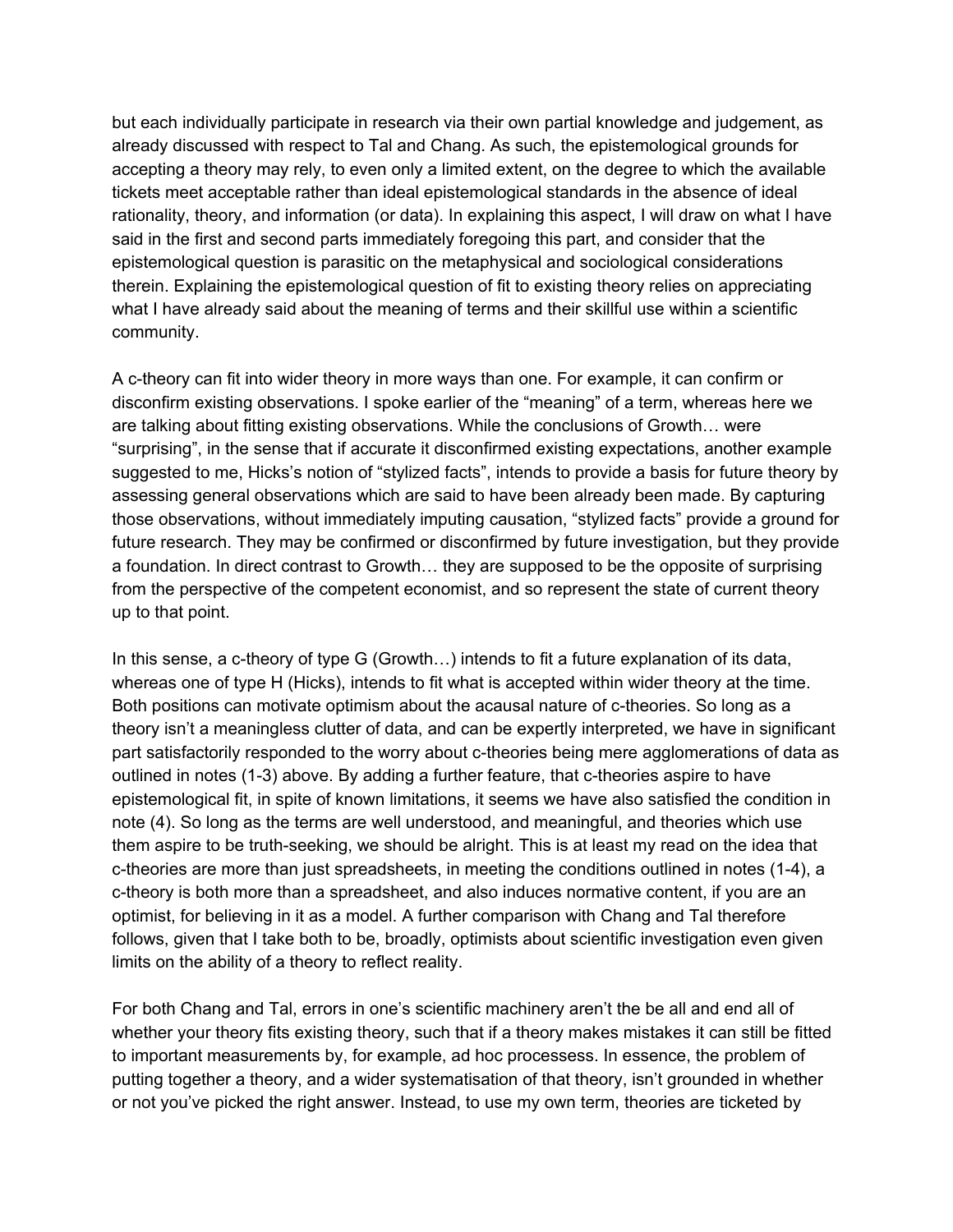other features that they possess, even, as in Chang's example of phlogiston, they lack the sort of external justification that comes with being right. This goes beyond fallibilism in Chang's case, and becomes an account of theorising whereby the credulity of the scientist to a wrong theory is licenced by its relationship to existing data, and to potential fruitfulness (even if abandoned). In Tal's case, scientists should not be impugned for attempting to fit data together by responding to unexpected developments in an ad hoc manner, because it is not a reasonable demand to make on a scientist that they should not be subject to unforeseen engineering problems which aren't always recognisable when one takes a birds-eye view of the theorisation itself and assesses it by its formal virtues.

Taking Tal and Chang's assessments of scientific practice seriously, if we provisionally extend their insights from chemistry and physics to economics, the upshot for c-theories is that, as with the concerns about the meaning of terms, there is a space open for c-theories where they are licenced by their attempts to fit data, and to do so on the basis that their terms at least partially reflect reality, and can be understood within a community of experts. A c-theory can be "surprising" or it can be deliberately unsurprising, and still the warrant for believing in a c-theory rests outside the perfection of its fit to what has gone before, so long as it is earnestyly truth-aspiring.

## 2c. Sceptical worries

My sceptical worry is that the foregoing is an incomplete account of Growth… as a c-theory, and I believe that, while Tal and Chang's contributions to pragmatic optimism are accurate when it comes to notes (1-3), even up to (4), the conditions that I have set out in section 2 do not licence the optimistic belief that such a theory can be more than an interpretation of a dataset, which interpretation happens to have causal content. Instead, as in the condition noted in (5), a c-theory having these features can easily fail, in spite of satisfying the conditions I laid out. As such, I argue that one should be sceptical of such c-theories, and should not credit, or ticket, them just because they possess these features.

I have said that there are good reasons to regard c-theories as, essentially, theory-laden, but in a positive way. It would not be possible to produce Growth… as if it were a mere collation of data, or the observation of a mere regularity, and even better, because Growth… made sense of a dataset, it's attempt to fit existing causal theory would be a positive whether or not it confirmed or disconfirmed that theory.

My concern is that even in meeting the foregoing conditions, Growth… was still a successfully bad paper.

Growth… itself turned out to have been a badly produced paper. Three years after its publication, first as an NBER working paper, and later in the American Economic Review. A PhD student at Amherst was given the routine task in 2013 of replicating a paper and chose Growth… on the understanding that such an important paper would not be hard to replicate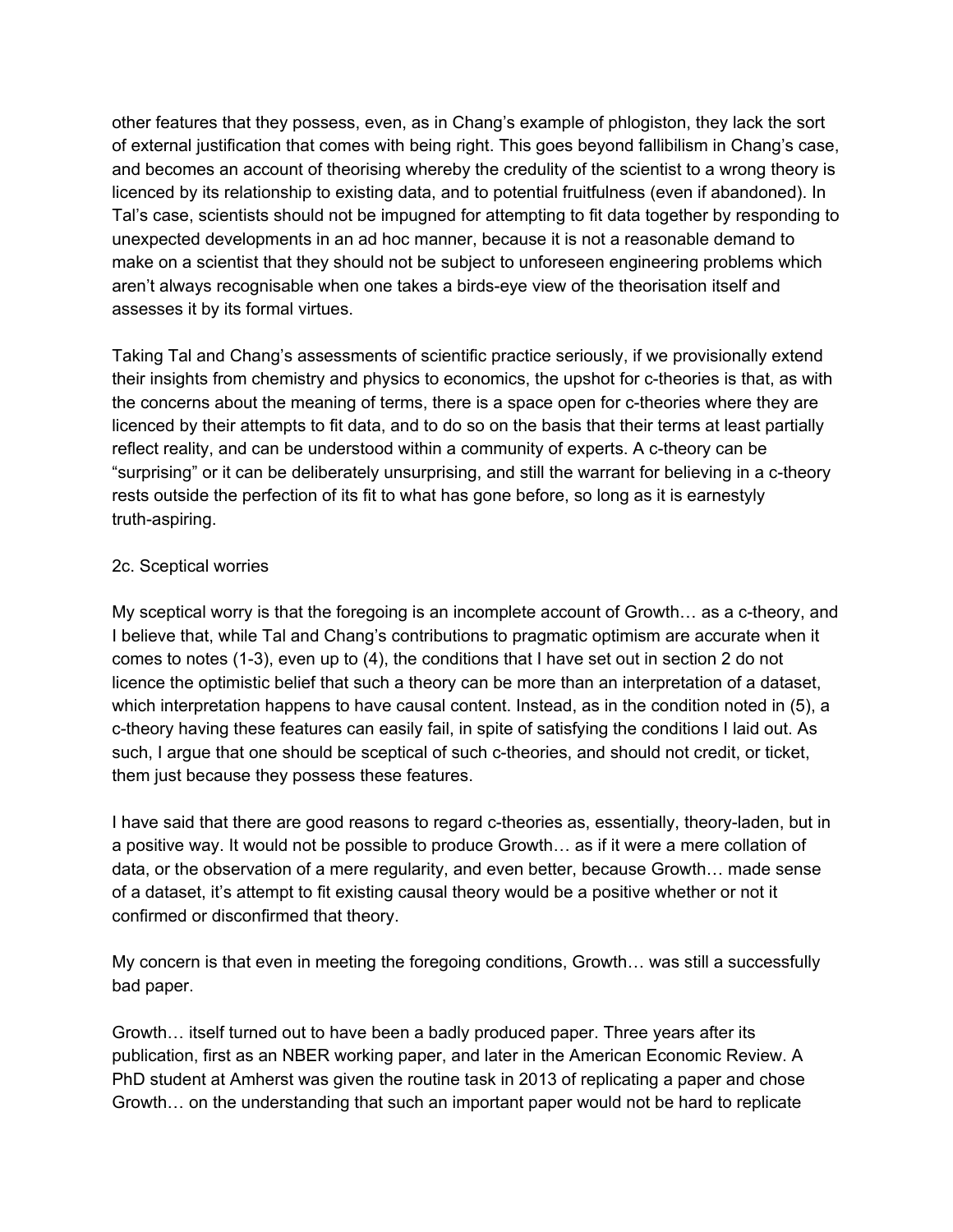from R-R's own spreadsheet. However, he was unable to replicate R-R's results from their own data. Interest in the paper has since been focused on that mismanagement, but my worry is that the background for focusing on that mismanagement is a spurious credulity motivated by the three conditions I layed out for a c-theory's being more than a dataset in the previous section.

Much has been said about whether R-R should have more ably handled their data, but almost nothing has been said about whether, for example, "tickets" genuinely ticket such credulity towards the theoriness of a theory in economics.

As I understand them, both Chang and Tal largely leave open the question of how a theory can go wrong. As I have said, they advance a now popular and appealing view of scientific progress whose optimism is grounded in an idea of 'muddling through', so to speak. The sceptical worry is therefore that this is incomplete, and a better understanding of scientific theory would include an account of why a c-theory could fail totally. I believe I have shown that Growth… meets their standards for 'good' science in this section, and so in the following section I aim to show that they leave something important out.

3a. Further conditions: the ticket that exploded.

In this section I want to argue that Adrian Currie's "fragile-systems" approach to historical science better satisfies the sceptical worry I have laid out, and better explains how a c-theory like Growth… can go so wong, in spite of meeting the conditions I laid out in the previous section, with notes (1-4) explaining the basics, and note (5) motivating the sceptical worry. The reader will note as well the explication of those three conditions I set up as first, making a c-theory more than a mere collation of data and second, relating back to Chang and Tal's optimistic account of scientific investigation. (Currie 2018).

Currie's approach, which he also characterises as "optimistic", differs from Chang and Tal's optimism about e.g. ad hoc procedures for fixing unexpected problems in that his optimism is grounded in affirming the importance of theory, rather than affirming the importance of extra-theoretical concerns. For Currie, a "historical" and therefore supposedly "parochial" science can still have predictive power, so long as it relates back to existing theoretical concerns such as those I have addressed in section 2. Currie explains this in terms of the relationship between physics and archaeology or geology, pointing out that, under very limited conditions, scientists are able to go further than merely describing how a "trace" - i.e. a piece of evidence - came to be discoverable by an archeologist, and are able to use experiment to figure out what, for example, a fossilised tooth tells us about the likely structure of the skeleton of the animal of which it is an artefact.

Without going into too much detail, the analogy is clear: a c-theory like Growth... is an account of historical "traces" which are theory-laden. In the same way that an archaeologist can draw conclusions about the skeletal structure of an extinct animal by drawing conclusions from the fit of what is known to physics, an economist who is trying to work out what level of public debt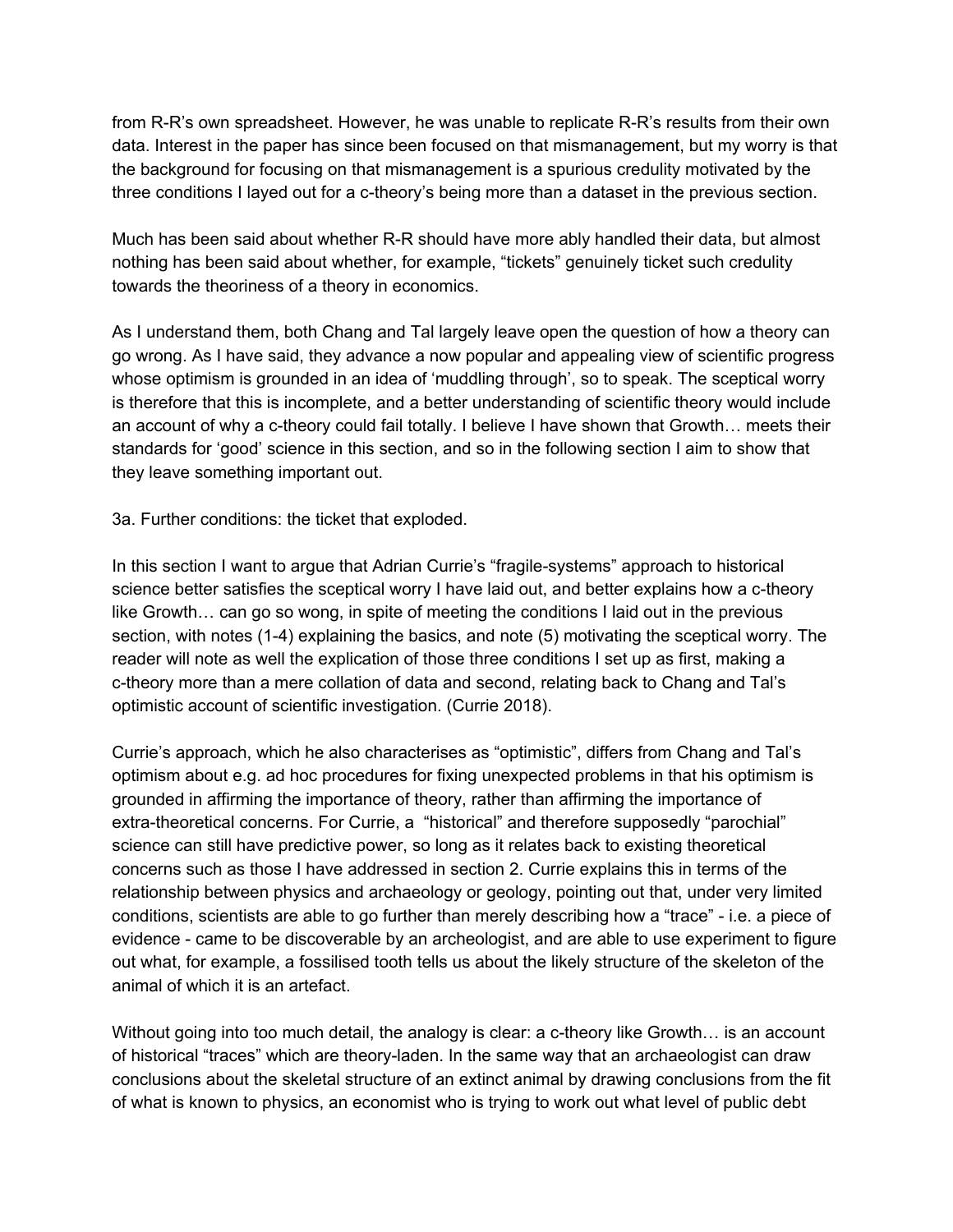could create a drop in GDP-growth would do something similar and, analysing from what terms are known to contemporary economists, as described in section 2, could draw conclusions from a historical dataset.

The idea that a c-theory is a "fragile system" has the advantage over the explanation given in section 2 because it allows for criteria which explain how it can go wrong, whereas in section 2 we only saw how a theory can go well. For a fragile system, it is explicit that it only predicts or explains under very limited circumstances. Whereas in section 2 we only saw how a c-theory could be better than a mere collation of data, introducing the concept of fragility allows us to explain how Growth… could have been wrong even if its data were good. A fragile systems theory only works if futher criteria are met.

Are the relevant examples causally comparable? I.e. are the reasons why such and such GDP-growth and such and such public debt arose at the same time in one place the same reasons why it arose in another place and at another time? This is the sort of criterion imposed on a c-theory by the notion of its being a fragile-system, which is not imposed by the conditions heretofore discussed. Contra Chang and Tal, the ad hoc reasonings on limited evidence, and in the face of engineering problems about how to analyse the data, some degree of cynicism is appropriate about how exactly the data were analysed. In the case of Growth… even if R-R had done their due diligence they would only have turned out to be right, not because they'd expertly treated of the data, but because they had recognised the limited conditions under which their conclusions could have been true. At least this would be the case if Currie's "fragile systems" concept accurately captured c-theories as in Growth...

Tal and Chang's assessment, which favours improvisation and recognises the fact that scientists cannot always theorise ideally, fails to capture this insight. Economists generally desire causal content, and c-theories do not fail to have that content. However, a c-theory like Growth… even if it is truth-aspiring (as suggest by note (4)), does not meet the condition laid down by the notion of its being a "fragile system" that it should recognise the sceptical worry of note (5) that it could be wrong if applied to circumstances which were not causally comparable. The "ticket" concept I noted earlier explodes<sup>5</sup> if we have reason to allow that economists can go disastrously wrong even though they might the conditions for producing a theory which has causal content.

3b. Or, alternatively, the conclusion of this paper: The concept of "distance"

A c-theory can meet all the conditions laid out heretofore without meeting this further condition that it should not just have causal content, but be causally comparable with comparable data if the conditions laid out in Section 2 are right. Even if the data which motivated Growth… had been analysed right, the absence of an attempt to explain why the data appeared to match up

<sup>5</sup> With due respect to William Burroughs